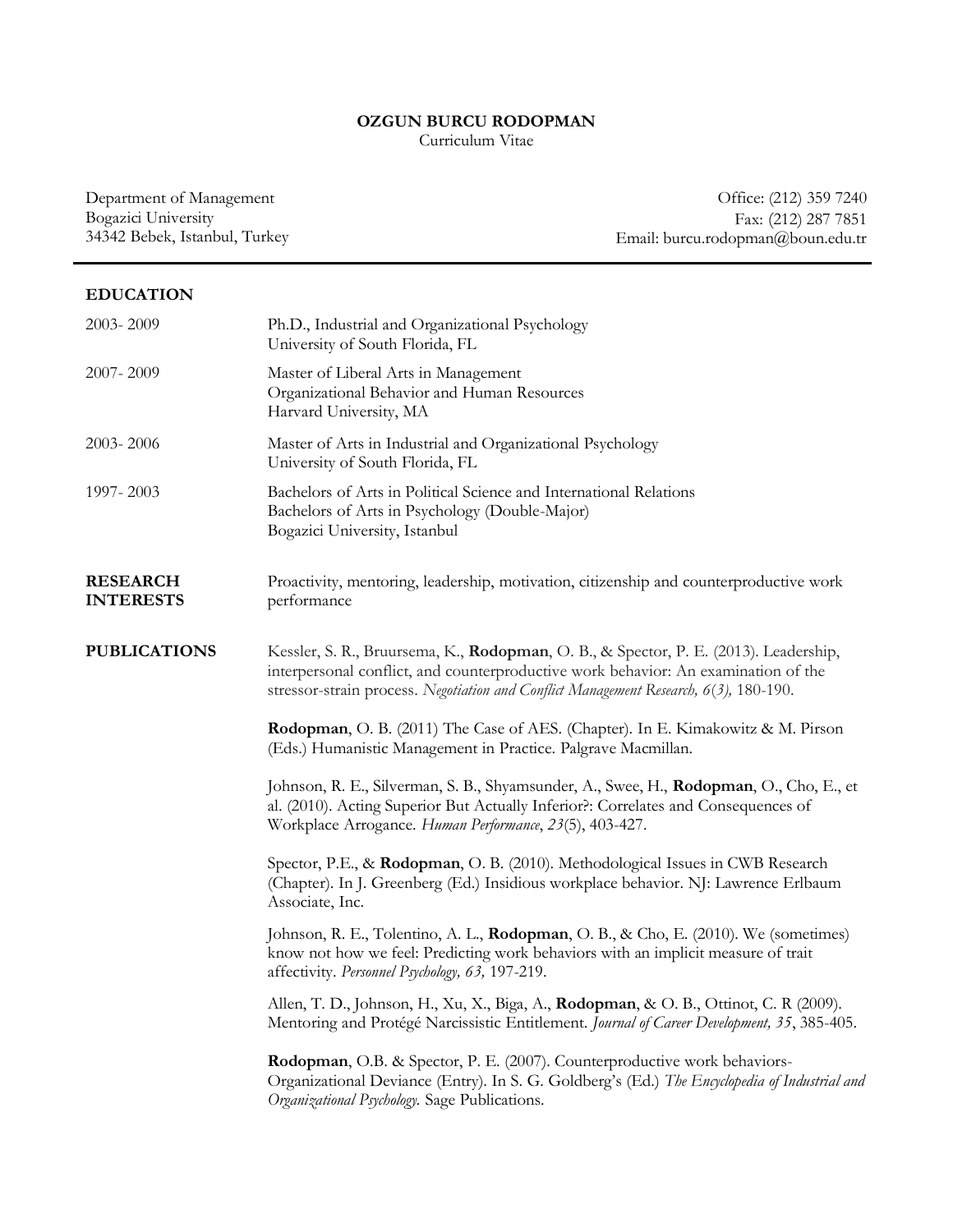|                                           | O'Brien, K., Rodopman, O. B., & Allen, T. D. (2007). Formal mentoring programs<br>(Chapter). In T. D. Allen & L. Eby's (Eds.) Blackwell handbook of mentoring: A multiple<br>perspectives approach. Malden, MA: Blackwell Publishing.                                                                 |
|-------------------------------------------|-------------------------------------------------------------------------------------------------------------------------------------------------------------------------------------------------------------------------------------------------------------------------------------------------------|
| <b>CONFERENCE</b><br><b>PRESENTATIONS</b> | Rodopman, O. B. (2011). Proactive personality, stress and organizational citizenship<br>behavior. Paper presented at the annual meeting for Decision Sciences Institute, Boston.                                                                                                                      |
|                                           | Johnson, R. E., Ispas, D., Rodopman, O. B., Akirmak, U. & Valwoord, A. G. (2011)<br>Dual Process Model of Justice. Paper presented at the annual conference for Academy of<br>Management, San Antonio.                                                                                                |
|                                           | Rodopman, O. B. & Spector, P. E. (2011). Proactive personality, emotional exhaustion<br>and non-task performance. Paper presented at the annual conference for Society for<br>Industrial and Organizational Psychology, Chicago.                                                                      |
|                                           | <b>Rodopman</b> , O. B. & Spector, P. E. (2010). The Role of Proactivity during Organizational<br>Entry: Socialization Tactics and Citizenship Behaviors. Paper presented at the annual<br>conference for Academy of Management, Montreal.                                                            |
|                                           | Rodopman, O. B. & Spector, P. E. (2010). Newcomer Adjustment and<br>Counterproductive Work Behaviors. Paper presented at the annual conference for Society<br>for Industrial and Organizational Psychology, Atlanta.                                                                                  |
|                                           | Tolentino, A. L., Johnson, R. E., & Rodopman, O. B. (2010). Do good soldiers equal<br>good intentions? Measuring OCB motives. Poster presented at the annual conference for<br>Society for Industrial and Organizational Psychology, Atlanta, Georgia.                                                |
|                                           | Bauer, J., Ispas, D., & Rodopman, O. B. (2010). Feedback Environment and<br>Counterproductive Behaviors: Does Feedback Orientation Matter? Poster presented at<br>the annual conference for Society for Industrial and Organizational Psychology, Atlanta,<br>Georgia.                                |
|                                           | Shockley, K. M, Ureksoy, H., Rodopman, O. B., Poteat, L. F, Dullaghan, T. R.,<br>Washington, L. & Ludvigsen, J. (2010). Subjective Career Success: A Measurement<br>Approach Poster presented at the annual conference for Society for Industrial and<br>Organizational Psychology, Atlanta, Georgia. |
|                                           | Maher, C., Valwoord, A. G., Rodopman, O. B., & Allen, T. D. (2009). A proactive<br>approach to work-family enrichment. Paper presented at the annual conference for<br>Society for Industrial and Organizational Psychology, New Orleans.                                                             |
|                                           | Shockley, K. M., Meikle, H., Rodopman, O. B., & Poteat, L. F. (2009). Clarifying the<br>Construct of Career Success: A Qualitative Approach. Paper presented at the annual<br>conference for Society for Industrial and Organizational Psychology, New Orleans.                                       |
|                                           | Winick, D., Rodopman, O. B., Goncu, A., Gordon, T., Johnson, R. E. (2009). Who's<br>Your Leader?: Follower Personality and Leadership Style Preferences. Paper presented at<br>the annual conference for Society for Industrial and Organizational Psychology, New<br>Orleans.                        |
|                                           | Jackson, E., Rossi, M., Rodopman, O. B., Taylor, A., Lopez Rivas, G., Hoover, E., Yang,<br>L., & Johnson, R. (2008). Leader reward behaviors affect employee performance. Paper                                                                                                                       |

presented at the annual conference for Society for Industrial and Organizational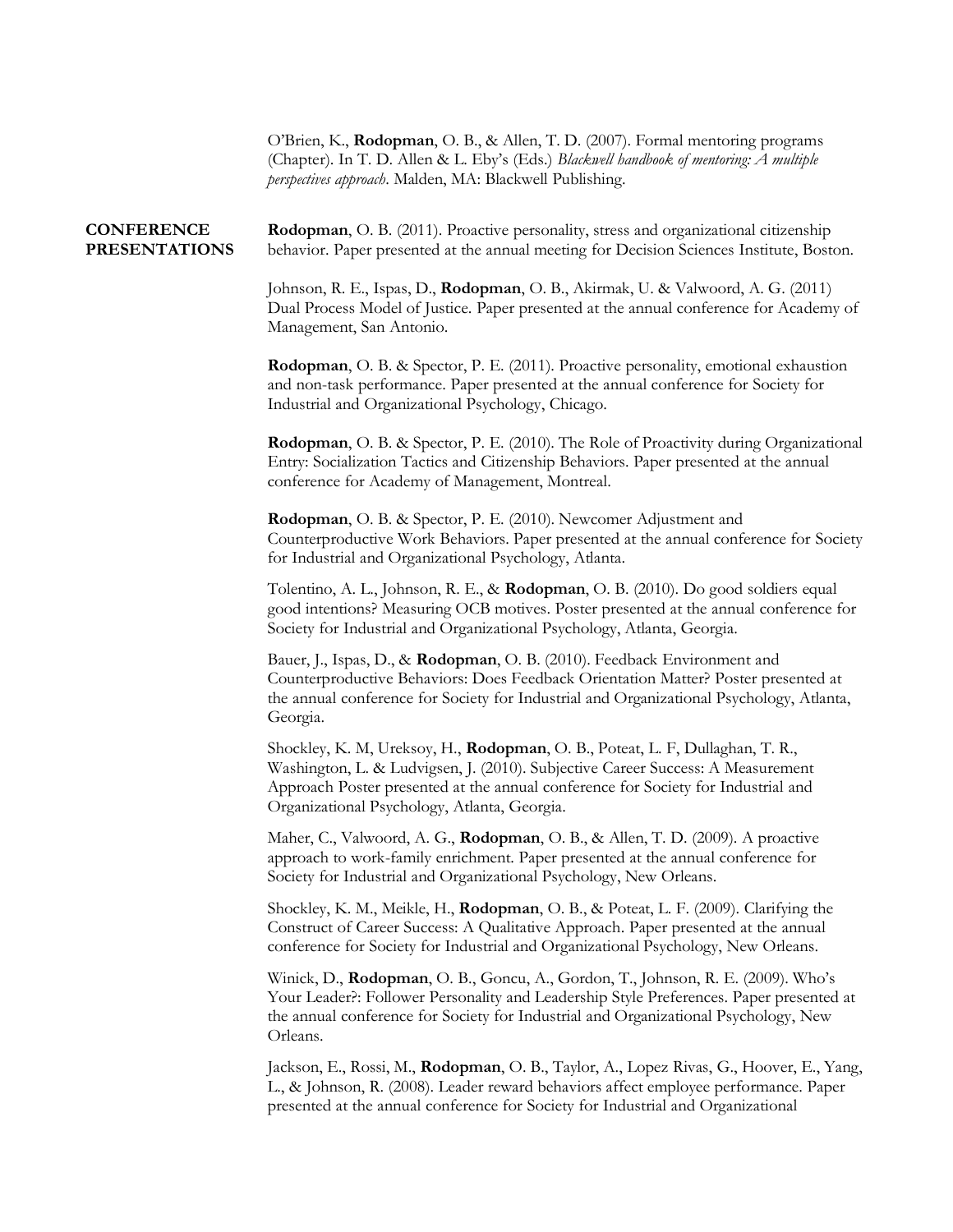Psychology, San Francisco.

**Rodopman**, O. B. (2007). New Insights into the relationship between stressors and voluntary work behaviors. Paper presented at the annual conference for the Academy of Management, Philadelphia.

**Rodopman**, O. B., Allen, T. D., Xu, X., Johnson, H., Ottinot, C. R., & Biga, A. (2007) Mentoring and OCB: Those who have been helped help others. Paper presented at the annual conference for Society for Industrial and Organizational Psychology, New York.

**Rodopman**, O. B. Xu, X., Allen, T. D., & Johnson, H. (2007). National culture as the context: New Propositions for workplace mentoring. Paper presented at the annual conference for Society for Industrial and Organizational Psychology, New York.

Allen, T. D., Johnson, H., Xu, X., **Rodopman**, O. B., Ottinot, C. R., & Biga, A. (2006) Mentoring and Protégé Narcissistic Entitlement. Paper presented at the annual conference for Academy of Management, Atlanta.

**Rodopman**, O. B., Bruursema, K., & Spector, P. E. (2006). The links between leadership style and counterproductive work behavior: The moderating role of procedural justice. Paper presented at the annual conference of Southern Management Association, Clearwater.

**Rodopman**, O. B., Teichman, M., & Spector, P. E. (2006). Work-family conflict and quality of life. Paper presented at the annual conference for Association for Psychological Science, New York.

Fischbach, A., Rank, J., & **Rodopman**, O. B. (2005). Cross-cultural affect measurement: General issues and the US-German example. Paper presented at the annual conference for Society for Industrial and Organizational Psychology, Los Angeles.

**Rodopman**, O.B., & Rank, J. (2005) Impact of globalization on performance appraisal and management. Paper presented at the annual conference for European Association of Work and Organizational Psychology, Istanbul.

**Rodopman**, O.B. (2005). Mentoring relationship and career success. Paper presented at the annual conference for European Association of Work and Organizational Psychology, Istanbul.

Spector, P. E., Fox S., & **Rodopman**, O. B. (2004). The role of control in a stressoremotion theory of counterproductive work behavior. Paper presented at the annual conference for the Academy of Management, New Orleans.

Rank, J., Spector, P. E., **Rodopman**, O. B., & Xu, X. (2004) Influences of globalization on stress: High-context and low-context approaches. Paper presented at the annual conference for the Academy of Management, New Orleans.

**TEACHING INTERESTS** Organizational Behavior, Human Resource Management, Motivation, Leadership, Research Methods

## **TEACHING EXPERIENCE** Instructor Bogazici University, Istanbul, Turkey Managing Organizations, Fall 2009 - present Human Resources Management, Spring 2010 - present